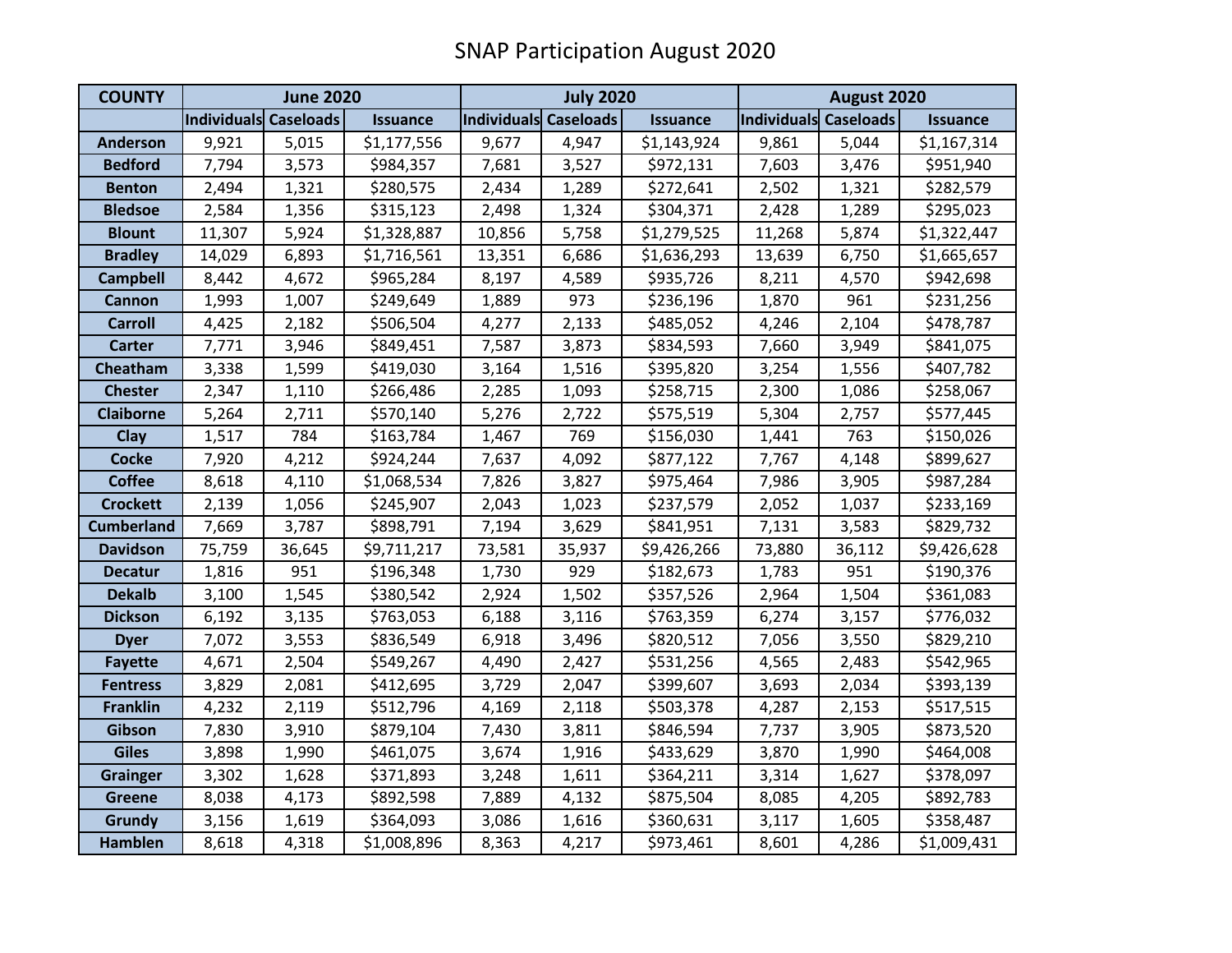|                   | <b>June 2020</b>             |        |                 | <b>July 2020</b>             |        |                 | August 2020           |        |                 |
|-------------------|------------------------------|--------|-----------------|------------------------------|--------|-----------------|-----------------------|--------|-----------------|
| <b>COUNTY</b>     | <b>Individuals Caseloads</b> |        | <b>Issuance</b> | <b>Individuals Caseloads</b> |        | <b>Issuance</b> | Individuals Caseloads |        | <b>Issuance</b> |
| <b>Hamilton</b>   | 43,042                       | 22,132 | \$5,474,559     | 41,198                       | 21,373 | \$5,212,384     | 41,381                | 21,477 | \$5,229,746     |
| <b>Hancock</b>    | 2,179                        | 1,158  | \$243,501       | 2,096                        | 1,132  | \$234,501       | 2,099                 | 1,121  | \$235,348       |
| <b>Hardeman</b>   | 4,491                        | 2,395  | \$525,530       | 4,483                        | 2,375  | \$514,850       | 4,448                 | 2,373  | \$511,346       |
| <b>Hardin</b>     | 4,713                        | 2,472  | \$524,341       | 4,623                        | 2,443  | \$516,282       | 4,628                 | 2,439  | \$514,348       |
| <b>Hawkins</b>    | 8,486                        | 4,180  | \$965,155       | 8,300                        | 4,130  | \$933,592       | 8,481                 | 4,191  | \$952,649       |
| Haywood           | 3,890                        | 2,077  | \$433,454       | 3,770                        | 2,035  | \$416,670       | 3,737                 | 2,016  | \$415,730       |
| <b>Henderson</b>  | 4,329                        | 2,217  | \$482,761       | 4,286                        | 2,196  | \$483,872       | 4,280                 | 2,176  | \$477,175       |
| <b>Henry</b>      | 5,160                        | 2,549  | \$597,961       | 5,087                        | 2,531  | \$591,941       | 5,029                 | 2,521  | \$580,397       |
| <b>Hickman</b>    | 3,297                        | 1,651  | \$385,686       | 3,260                        | 1,658  | \$386,938       | 3,333                 | 1,685  | \$389,350       |
| <b>Houston</b>    | 1,203                        | 578    | \$134,493       | 1,146                        | 559    | \$130,963       | 1,185                 | 570    | \$133,808       |
| <b>Humphreys</b>  | 2,289                        | 1,123  | \$270,448       | 2,267                        | 1,134  | \$267,025       | 2,238                 | 1,115  | \$265,924       |
| <b>Jackson</b>    | 1,917                        | 1,032  | \$219,444       | 1,902                        | 1,034  | \$215,464       | 1,865                 | 1,016  | \$210,261       |
| Jefferson         | 6,170                        | 3,156  | \$705,902       | 6,005                        | 3,097  | \$684,650       | 6,138                 | 3,158  | \$695,894       |
| Johnson           | 3,003                        | 1,621  | \$323,741       | 2,991                        | 1,625  | \$321,621       | 2,940                 | 1,620  | \$314,497       |
| <b>Knox</b>       | 45,347                       | 23,631 | \$5,574,828     | 43,976                       | 23,103 | \$5,375,461     | 44,299                | 23,278 | \$5,422,046     |
| Lake              | 1,641                        | 939    | \$197,889       | 1,605                        | 919    | \$189,076       | 1,661                 | 933    | \$196,175       |
| Lauderdale        | 5,535                        | 2,873  | \$660,247       | 5,349                        | 2,808  | \$624,250       | 5,350                 | 2,767  | \$629,524       |
| <b>Lawrence</b>   | 5,536                        | 2,765  | \$623,530       | 5,324                        | 2,687  | \$592,076       | 5,414                 | 2,718  | \$603,010       |
| <b>Lewis</b>      | 1,791                        | 909    | \$197,744       | 1,828                        | 929    | \$201,013       | 1,801                 | 919    | \$196,516       |
| Lincoln           | 5,027                        | 2,351  | \$587,751       | 4,742                        | 2,254  | \$555,288       | 4,737                 | 2,240  | \$547,025       |
| Loudon            | 4,034                        | 1,996  | \$468,491       | 3,914                        | 1,957  | \$451,887       | 4,100                 | 2,012  | \$469,497       |
| <b>Macon</b>      | 4,405                        | 2,109  | \$539,082       | 4,301                        | 2,076  | \$523,994       | 4,249                 | 2,043  | \$514,812       |
| <b>Madison</b>    | 15,930                       | 7,922  | \$1,944,997     | 15,256                       | 7,687  | \$1,839,033     | 15,548                | 7,781  | \$1,871,480     |
| <b>Marion</b>     | 4,449                        | 2,224  | \$553,613       | 4,355                        | 2,183  | \$535,926       | 4,438                 | 2,219  | \$550,777       |
| <b>Marshall</b>   | 3,789                        | 1,785  | \$461,821       | 3,491                        | 1,683  | \$418,162       | 3,549                 | 1,698  | \$424,207       |
| <b>Maury</b>      | 8,971                        | 4,448  | \$1,124,873     | 8,563                        | 4,313  | \$1,064,262     | 9,168                 | 4,535  | \$1,147,926     |
| <b>Meigs</b>      | 2,210                        | 1,110  | \$268,903       | 2,111                        | 1,081  | \$255,601       | 2,103                 | 1,083  | \$257,472       |
| <b>Monroe</b>     | 6,600                        | 3,297  | \$745,137       | 6,387                        | 3,220  | \$713,782       | 6,565                 | 3,281  | \$742,190       |
| <b>Montgomery</b> | 22,252                       | 10,043 | \$2,805,200     | 21,236                       | 9,606  | \$2,664,843     | 21,856                | 9,872  | \$2,748,268     |
| <b>Moore</b>      | 468                          | 229    | \$55,497        | 440                          | 214    | \$52,505        | 452                   | 226    | \$53,503        |
| <b>Morgan</b>     | 3,223                        | 1,598  | \$362,157       | 3,125                        | 1,563  | \$351,286       | 3,118                 | 1,555  | \$351,067       |
| <b>McMinn</b>     | 7,555                        | 3,762  | \$905,385       | 7,314                        | 3,672  | \$881,792       | 7,410                 | 3,708  | \$894,915       |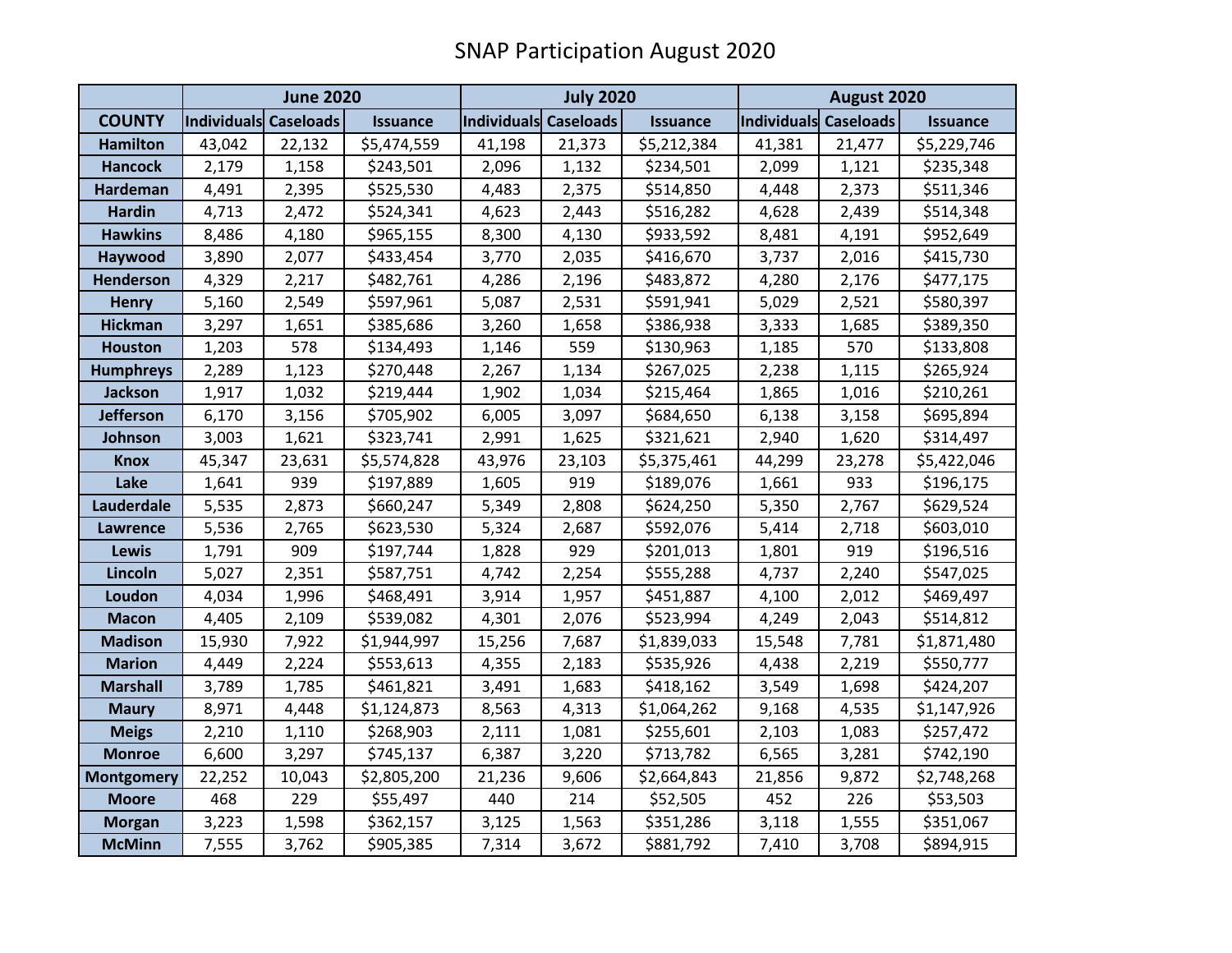| <b>COUNTY</b>     | <b>June 2020</b>      |         |                 | <b>July 2020</b>      |         |                 | August 2020           |         |                 |
|-------------------|-----------------------|---------|-----------------|-----------------------|---------|-----------------|-----------------------|---------|-----------------|
|                   | Individuals Caseloads |         | <b>Issuance</b> | Individuals Caseloads |         | <b>Issuance</b> | Individuals Caseloads |         | <b>Issuance</b> |
| <b>McNairy</b>    | 4,278                 | 2,323   | \$475,532       | 4,198                 | 2,292   | \$464,115       | 4,179                 | 2,266   | \$464,775       |
| <b>Obion</b>      | 4,846                 | 2,436   | \$556,340       | 4,795                 | 2,423   | \$557,234       | 4,816                 | 2,437   | \$558,504       |
| <b>Overton</b>    | 2,956                 | 1,569   | \$332,327       | 2,903                 | 1,547   | \$323,157       | 2,959                 | 1,555   | \$331,325       |
| <b>Perry</b>      | 1,234                 | 603     | \$138,667       | 1,217                 | 588     | \$134,983       | 1,238                 | 604     | \$137,670       |
| <b>Pickett</b>    | 738                   | 393     | \$73,869        | 764                   | 400     | \$79,092        | 744                   | 398     | \$77,302        |
| <b>Polk</b>       | 2,410                 | 1,227   | \$273,755       | 2,340                 | 1,194   | \$266,206       | 2,369                 | 1,197   | \$271,459       |
| Putnam            | 9,478                 | 4,815   | \$1,131,996     | 9,102                 | 4,671   | \$1,080,442     | 9,066                 | 4,673   | \$1,081,374     |
| Rhea              | 5,792                 | 2,888   | \$706,980       | 5,647                 | 2,834   | \$689,094       | 5,720                 | 2,863   | \$698,370       |
| Roane             | 6,705                 | 3,346   | \$787,564       | 6,494                 | 3,310   | \$765,481       | 6,589                 | 3,309   | \$772,310       |
| Robertson         | 7,341                 | 3,436   | \$926,111       | 7,201                 | 3,363   | \$902,009       | 7,261                 | 3,405   | \$907,329       |
| <b>Rutherford</b> | 26,153                | 11,595  | \$3,340,566     | 24,343                | 10,908  | \$3,109,605     | 24,312                | 10,859  | \$3,078,478     |
| <b>Scott</b>      | 5,860                 | 3,004   | \$676,789       | 5,717                 | 2,948   | \$653,820       | 5,782                 | 2,973   | \$658,528       |
| Sequatchie        | 2,843                 | 1,409   | \$344,197       | 2,817                 | 1,411   | \$341,647       | 2,792                 | 1,407   | \$339,132       |
| <b>Sevier</b>     | 8,246                 | 4,204   | \$962,247       | 8,036                 | 4,099   | \$939,476       | 8,376                 | 4,224   | \$971,727       |
| <b>Shelby</b>     | 194,240               | 93,473  | \$25,586,656    | 187,547               | 90,897  | \$24,571,927    | 188,259               | 91,448  | \$24,590,322    |
| <b>Smith</b>      | 2,296                 | 1,144   | \$278,956       | 2,291                 | 1,144   | \$281,502       | 2,317                 | 1,150   | \$279,041       |
| <b>Stewart</b>    | 1,671                 | 761     | \$186,072       | 1,650                 | 754     | \$188,115       | 1,606                 | 734     | \$180,149       |
| <b>Sullivan</b>   | 19,777                | 10,153  | \$2,294,801     | 19,471                | 10,054  | \$2,252,350     | 19,928                | 10,280  | \$2,314,409     |
| <b>Sumner</b>     | 14,766                | 6,859   | \$1,867,516     | 14,081                | 6,622   | \$1,785,795     | 14,297                | 6,660   | \$1,795,861     |
| <b>Tipton</b>     | 8,270                 | 4,042   | \$1,009,346     | 7,868                 | 3,878   | \$960,956       | 7,967                 | 3,910   | \$971,575       |
| <b>Trousdale</b>  | 1,181                 | 592     | \$144,041       | 1,170                 | 596     | \$146,082       | 1,160                 | 582     | \$140,224       |
| <b>Unicoi</b>     | 2,460                 | 1,304   | \$268,321       | 2,274                 | 1,233   | \$243,291       | 2,349                 | 1,279   | \$247,855       |
| <b>Union</b>      | 3,459                 | 1,650   | \$381,625       | 3,414                 | 1,639   | \$376,071       | 3,427                 | 1,653   | \$372,332       |
| <b>Van Buren</b>  | 890                   | 435     | \$96,574        | 835                   | 426     | \$91,576        | 850                   | 435     | \$92,229        |
| <b>Warren</b>     | 6,812                 | 3,342   | \$814,883       | 6,815                 | 3,370   | \$818,254       | 6,684                 | 3,328   | \$798,118       |
| Washington        | 13,369                | 7,129   | \$1,602,246     | 13,123                | 6,988   | \$1,578,956     | 13,332                | 7,142   | \$1,600,312     |
| Wayne             | 1,870                 | 1,025   | \$198,869       | 1,847                 | 1,004   | \$196,510       | 1,909                 | 1,035   | \$206,273       |
| <b>Weakley</b>    | 4,455                 | 2,301   | \$504,808       | 4,359                 | 2,275   | \$493,939       | 4,357                 | 2,277   | \$494,951       |
| <b>White</b>      | 4,186                 | 2,049   | \$492,117       | 4,008                 | 1,984   | \$461,023       | 3,950                 | 1,960   | \$448,631       |
| <b>Williamson</b> | 3,978                 | 1,867   | \$491,122       | 3,968                 | 1,870   | \$493,052       | 3,852                 | 1,828   | \$470,544       |
| <b>Wilson</b>     | 9,446                 | 4,597   | \$1,238,319     | 9,083                 | 3,816   | \$1,190,083     | 9,289                 | 4,529   | \$1,207,623     |
| <b>Total</b>      | 876,023               | 433,732 | \$107,818,322   | 846,867               | 422,460 | \$103,894,092   | 855,085               | 426,481 | \$104,640,797   |